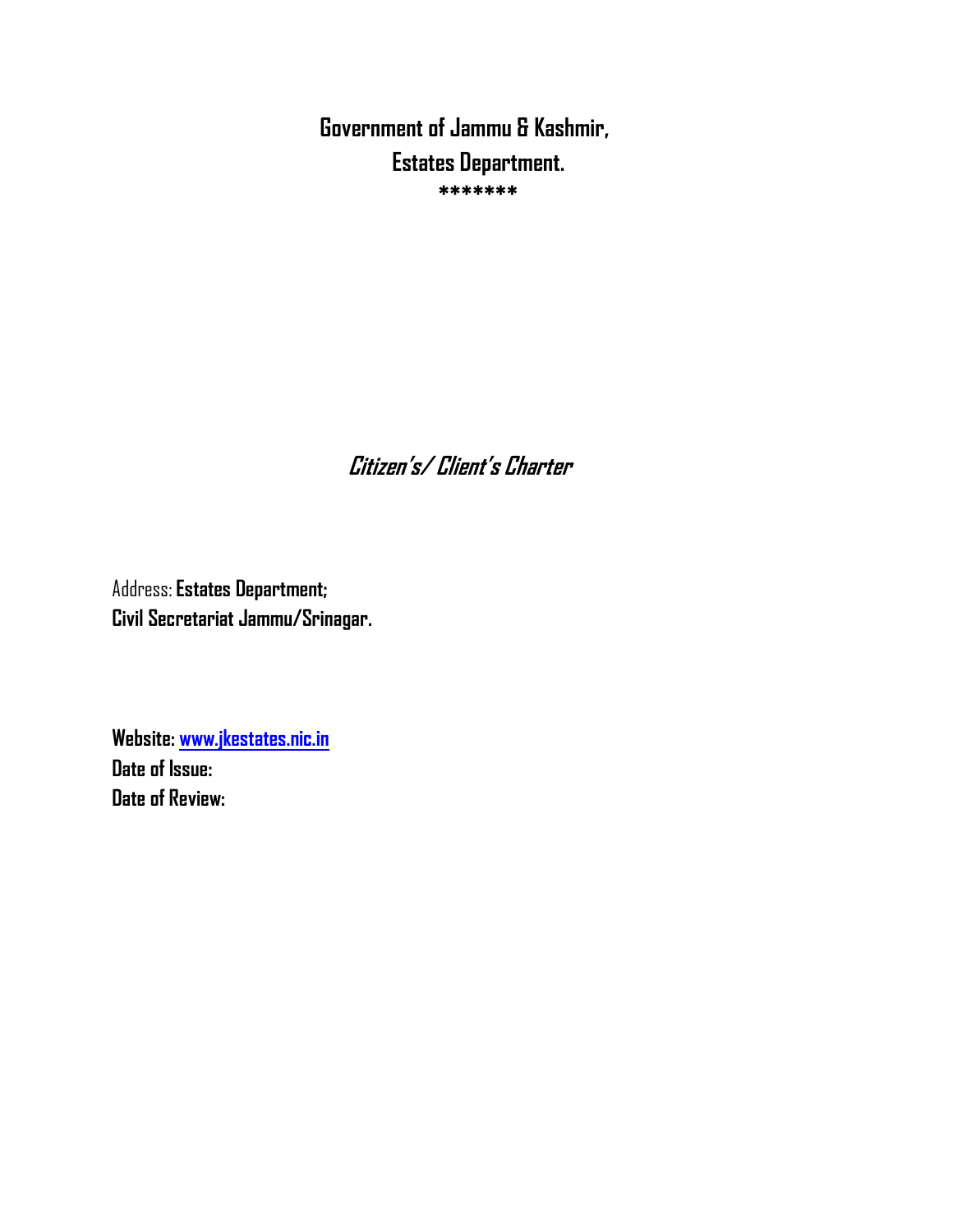#### **Citizen's / Client's Charter for the Estates Department J & K Government**

#### **Who we are?**

We are the estates department, Government of Jammu and Kashmir. The sub-ordinate offices under our administrative control are given as under:-

- Deputy Director Estates Jammu/Srinagar
- Executive Engineer Estates Division Jammu/Srinagar

#### **Where can we be found?**

Our offices are located as under: -

- i). Estates Department, Civil Secretariat, Jammu/Srinagar.
- ii). Deputy Director, Estates, Jammu, 3-Manda Hills, Jammu
- iii). Deputy Director Estates, Srinagar, Press Enclave, Partap Park, Srinagar.
- iv). Executive Engineer, Estates Division, Jammu, Behind Shakuntla Theatre, Jammu.
- v). Executive Engineer, Estates Division, Srinagar, Polo View, Srinagar.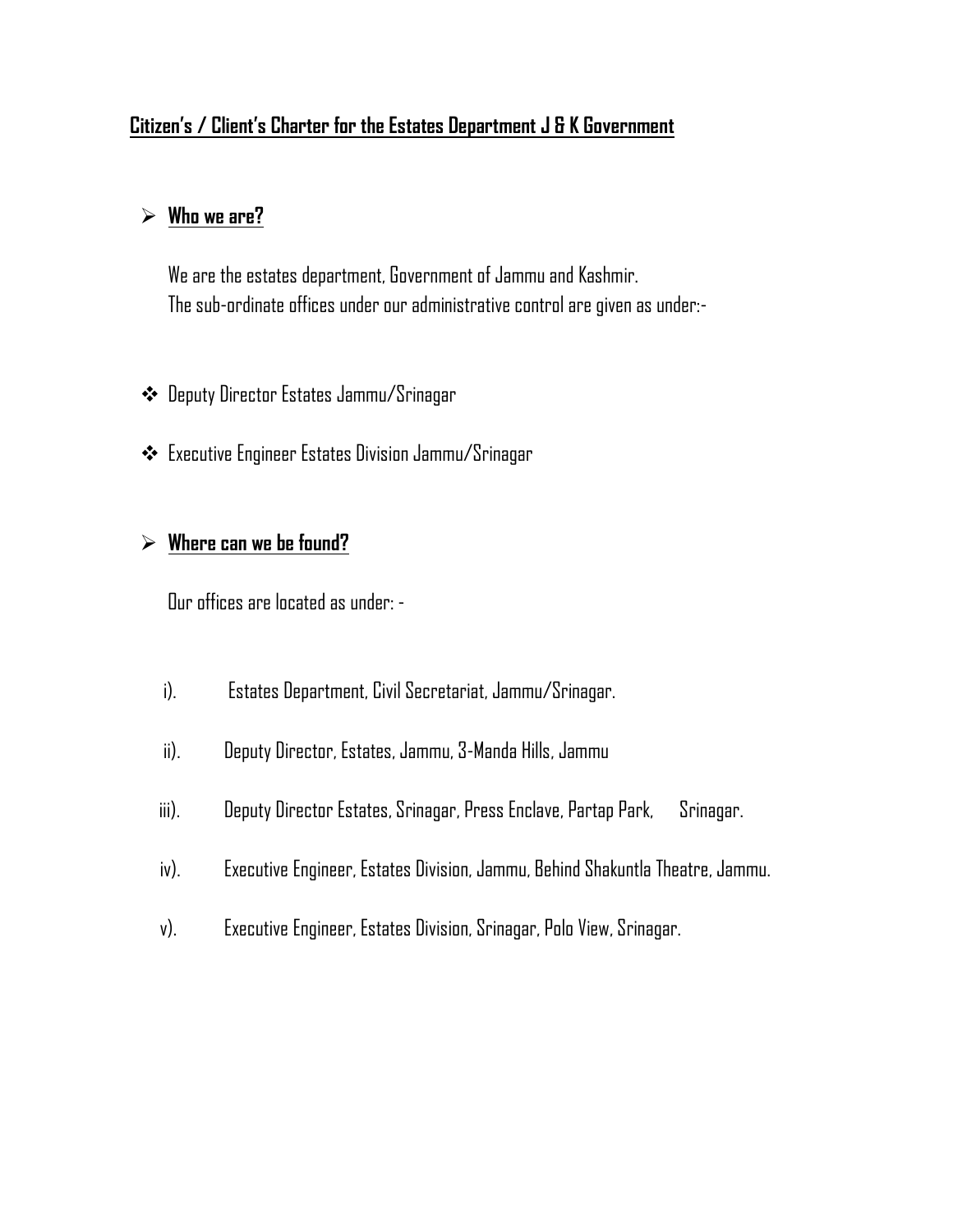### **Our Vision**

To provide good official and residential accommodation in congenial environment, hygienic living conditions, regulation and maintenance thereof.

#### **Our Mission**

Providing of quality accommodation in an efficient and transparent manner through rationalization of allotment procedure, maintenance of assets, creation of IT enabled database of assets, augmentation and improved maintenance of residential and official accommodation and prompt redressal of grievances.

### **Our Objectives**

- 1. To review J&K Estates Department (Allotment of Government accommodation) Regulation, 2004 for necessary amendments.
- 2. Efficient Organizing of Move from Jammu to Srinagar and vice-a-versa.
- 3. Augmentation of residential as well as office accommodation.
- 4. Asset mapping and creation of IT enabled database thereof.
- 5. Minimization of unauthorized occupants and checking subletting.
- 6. Reduction of court cases against the Department.
- 7. Efficient personnel Administration and capacity building.
- 8. Use of latest communication and IT tools for improvement in working.
- 9. Public grievances redressal .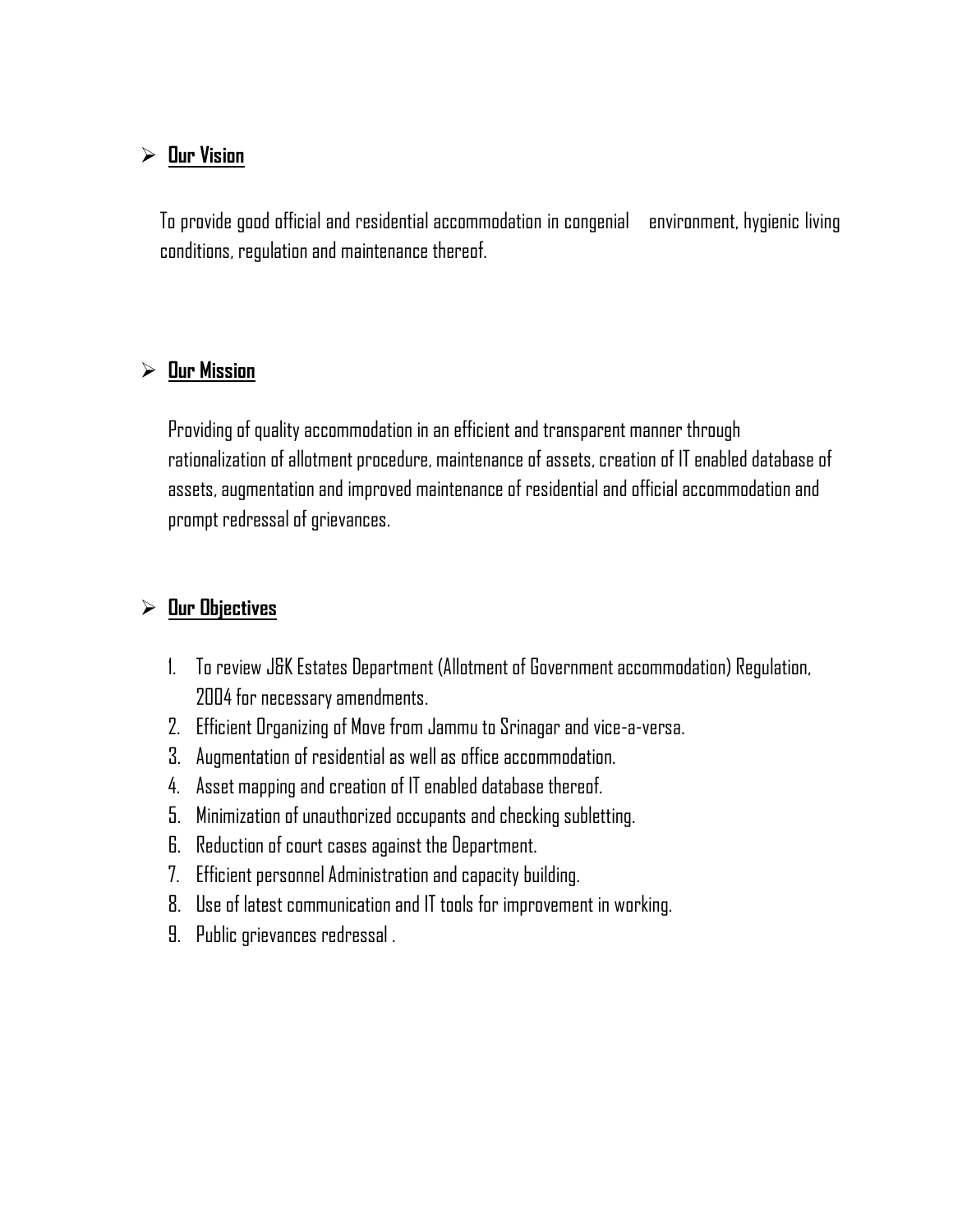## **Functions we perform**

- 1. Allotment and vacation of accommodation as per provisions of J&K Estates Department (Allotment of Government accommodation) Regulation, 2004-enforcement thereof.
- 2. Maintenance and upkeep of records relating to allotment and vacation of specified accommodations in Directorate and Divisional offices.
- 3. Proper maintenance of ledgers relating to licence fee/recoveries in Divisional offices.
- 4. Timely issuance of No Demand Certificate at the time of retirement/vacation.
- 5. Proper maintenance of assets by way of up gradation, repair, renovation and alternation.
- 6. Assessment of rent by engineering wing.
- 7. Keeping general watch over unauthorized occupant and subletting.
- 8. Maintenance and up gradation of waiting list of applicants for accommodation.
- 9. Pursuing of litigation and settlement of court cases.
- 10. Implementation of provisions of RTI Act, 2009 in letter and spirit.
- 11. Redressing of complaints/grievance of allottees on daily basis.
- 12. Resolution of service related matters.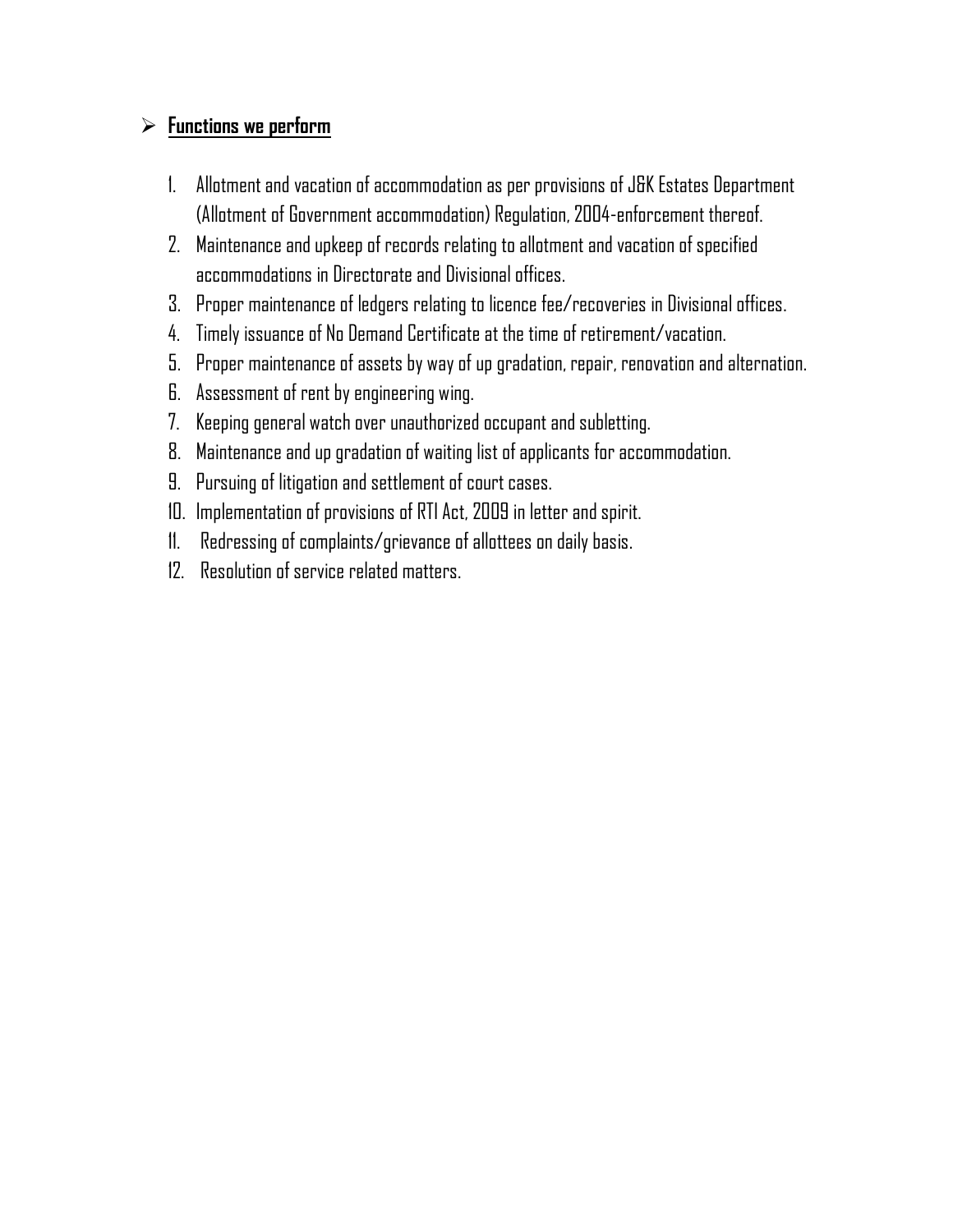**The Estates Department is committed to meeting the needs of its stakeholders in an efficient and professional manner. As our clients, you should expect the following standards of services when dealing with queries (written correspondence and e-mail);-**

- 1. Respond within 7 working days of receiving correspondence;
- 2. Reply within 15 working days if the subject matter is more complex and require greater attention. If there is excessive delay, we will contact to you to explain the reason for the delay and where possible indicate tentative time period by which a response will be available;
- 3. Answer questions directed to the office as accurately and directly as possible.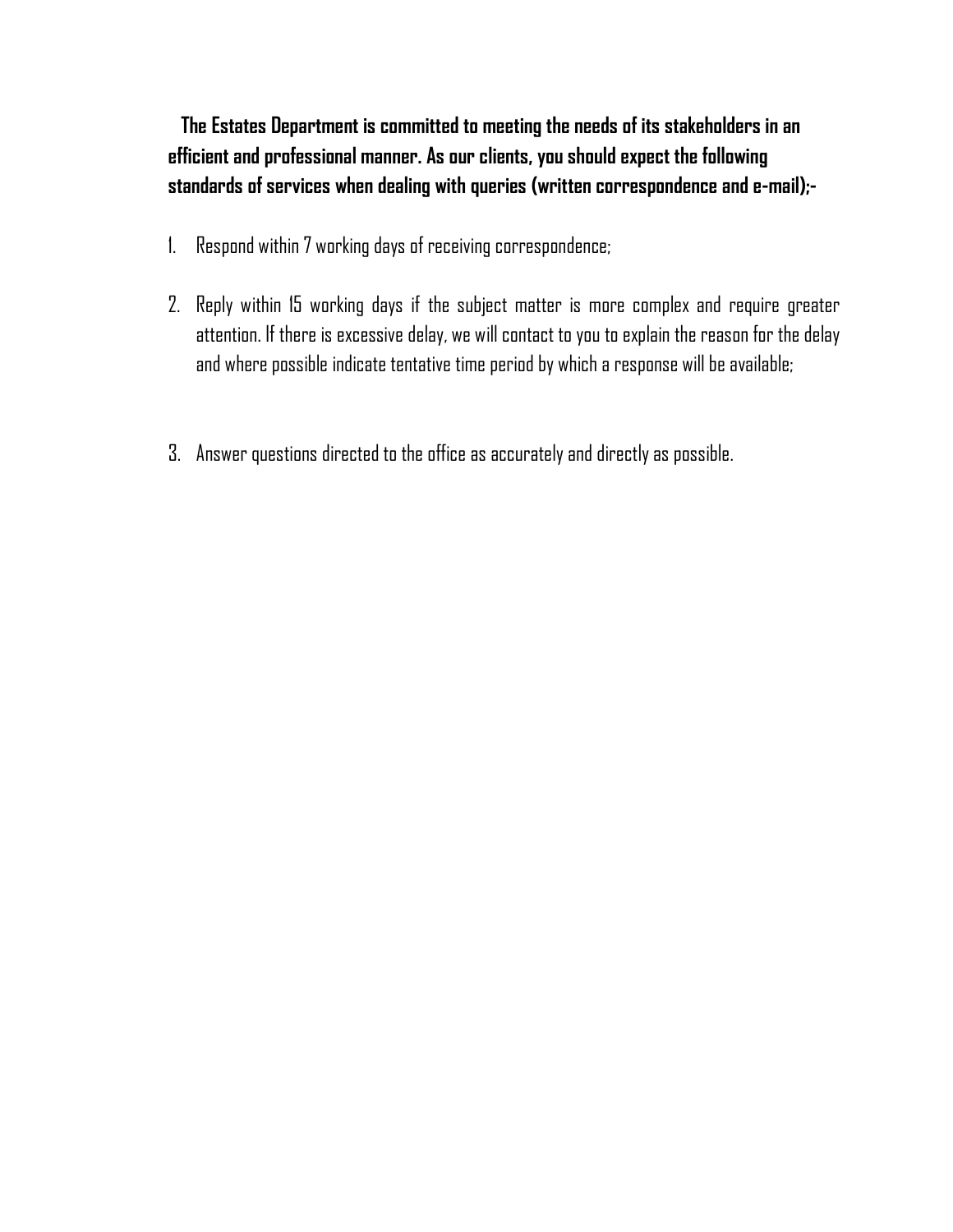| S.Na. | Services we provide                             | Responsible<br>person<br>(Designation) | E-mail                       | <b>Contact No.</b><br>Mobile/Landline | <b>Process</b>                                    | <b>Document</b><br>required                                                                                      |
|-------|-------------------------------------------------|----------------------------------------|------------------------------|---------------------------------------|---------------------------------------------------|------------------------------------------------------------------------------------------------------------------|
| 01.   | Providing of residential<br>accommodation       | Director Estates                       |                              | 9419008749                            | Waiting<br>list                                   | 1. Application<br>2.Performa<br>signed by DDD                                                                    |
| 02.   | Providing of Office<br>Accommodation            | Assistant Director                     | mazahir<br>.kazmi@<br>nic.in | 94191-65425                           | As per<br>availabilit<br>y and<br>entitleme<br>nt | Requisitions from<br>the Deptts                                                                                  |
| 03.   | Maintenance and upkeep<br>of Assets/gtrs.       | XEN Estates J/S                        | $\overline{a}$               | 94191-42838<br>94191-06006            | As per<br>report<br>and<br>requisitio<br>n        | Report of the<br>Concerned JEE                                                                                   |
| 04.   | Issuance of NDC to the<br>retiring/ed employees | Assistant Director                     | mazahir<br>.kazmi@<br>nic.in | 94191-65425                           | First<br>come<br>first<br><b>SELVE</b><br>basis   | Reports of DDE<br>J/K Along with<br><b>Covering letter</b><br>of the deptt,<br>Service History<br>and Affidavit. |
| 05.   | Visitor Management                              | Assistant Director                     |                              | 94191-65425                           |                                                   |                                                                                                                  |

# **Client feedback**.

The Estates Department is constantly looking for ways to improve its services. It values and welcomes all comments and suggestions for improvement. If you have any problem with our services, let us know. Please forward any comments on the standards of services to.

Director Estates J&K, Phone: 0194-2520431 (Sgr) 0191-2562729

# **Redress and complaints** :